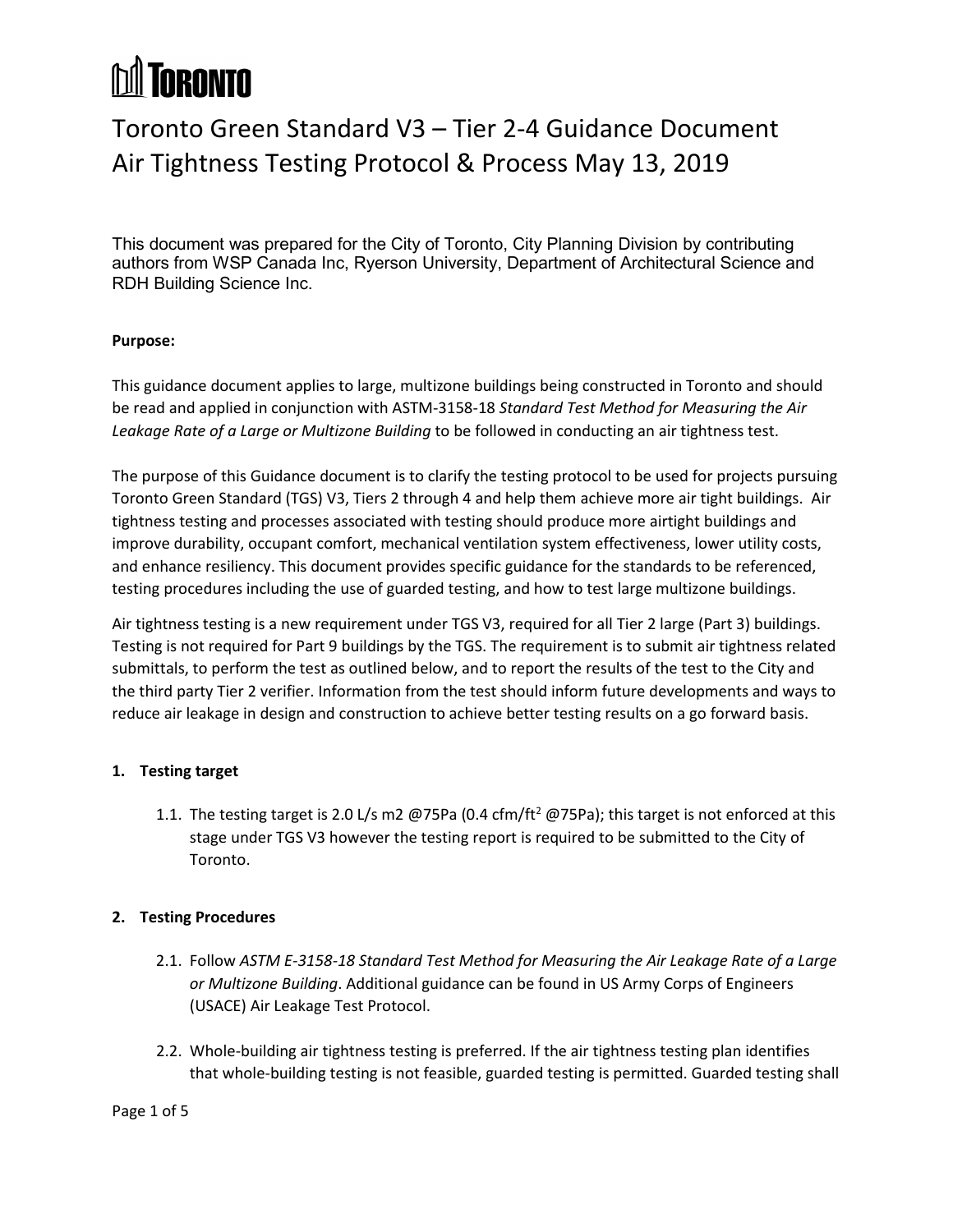## **M** TORONTO

### Toronto Green Standard V3 – Tier 2-4 Guidance Document Air Tightness Testing Protocol & Process May 13, 2019

include testing a sampling of floors including: podium, base of tower, top of tower, unique floors, and 2 contiguous floors for every 10 floors (to capture slab bypass condition).

For example, a building consisting of an 18-storey tower, with identical floor plates for the entire tower, and a podium would require the following tests, as a minimum:

- One (1) test at the podium
- One (1) test at the base/bottom floor of the tower
- One (1) test at the top floor of tower
- One (1) test at any one floor within the tower (not top or bottom)
- Two (2) tests each incorporating 2 contiguous floors, to capture the slab bypass condition.
- 2.3. Test method:
	- 2.3.1. Projects shall conduct an *operational envelope* (see ASTM E3158, Table 1) air tightness test under negative pressure producing a multi-point regression. If desired, projects are permitted to pursue negative and positive pressure testing and produce a building envelope test where HVAC-related openings are excluded, as in the Passive House standard. We acknowledge that the difference between positive and negative infiltration tests is acceptably small for large buildings with adhered or mechanically-attached air barrier systems.
	- 2.3.2. Projects shall target a test pressure of 75Pa. Projects unable to achieve 75Pa must follow either ASTM E-3158-18 alternative test methods, Repeated Single-Point Test, or a Repeated Two-Point test and demonstrate compliance using projected curves for air tightness at 75Pa.
	- 2.3.3. Baseline pressure is reported at 75Pa for enclosure leakage rates and Equivalent Leakage Area (EqLA) is reported in  $cm<sup>2</sup>$  at 10Pa.
	- 2.3.4. If the whole building cannot be tested as one zone, it is acceptable to test a zone that can be partitioned temporarily with adjacent zones "guarded" as buffer zones using blower door equipment. Note that the air leakage rate should be normalised to the exterior surface area and not include the guarded surface areas.
	- 2.3.5. When determining the normalized air leakage rate for ASTM E3158, include all surfaces separating the conditioned space from the exterior, above and below ground (i.e. six sides of the box).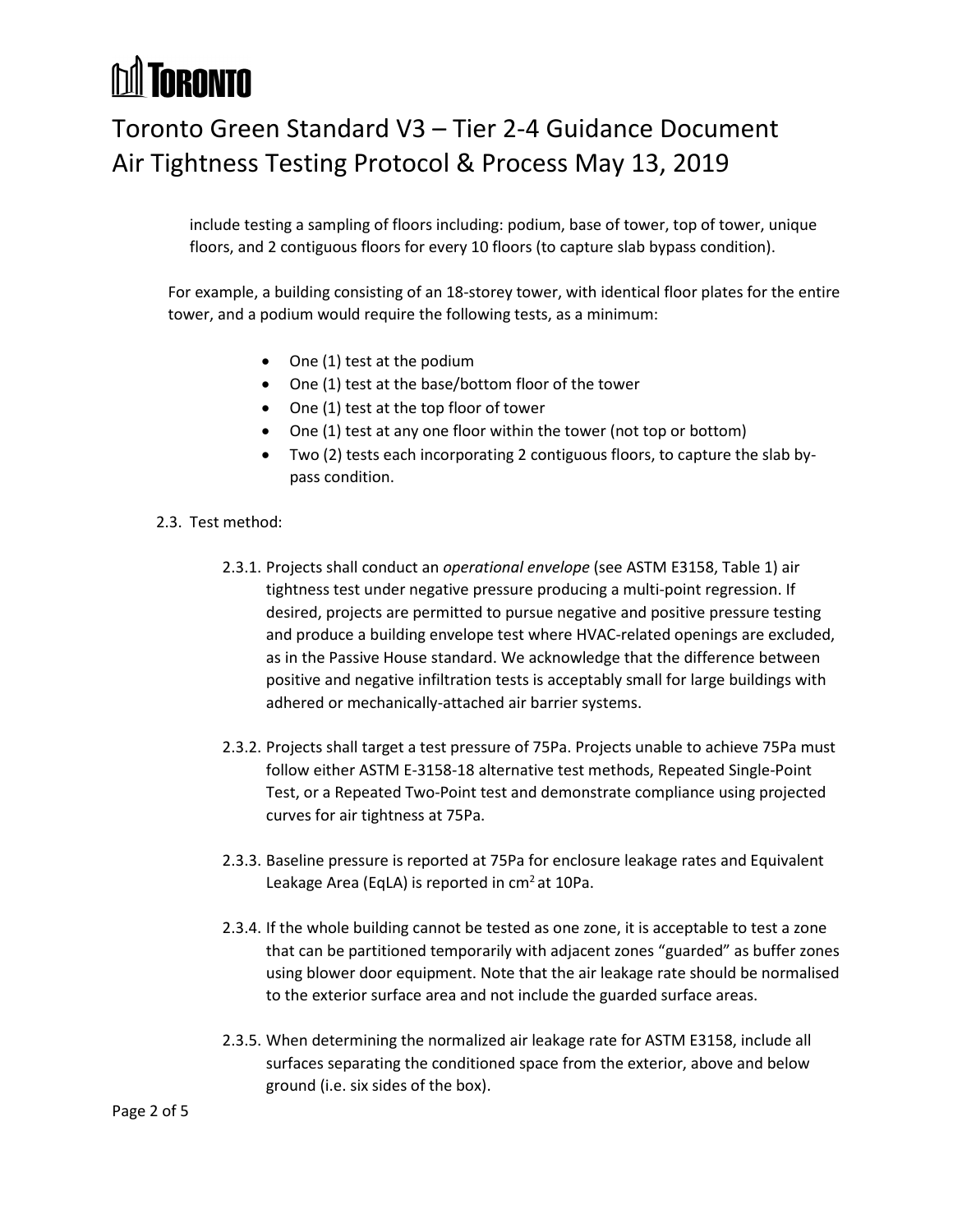# **M** TORONTO

## Toronto Green Standard V3 – Tier 2-4 Guidance Document Air Tightness Testing Protocol & Process May 13, 2019

- 2.3.6. Conditions for the test: All materials, assemblies, and systems that form the air barrier must be installed plus any HVAC equipment, ducts, and fittings included in the test boundary. The Builder and Testing agency will identify the Test Enclosure volume and clearly delineate any volume(s) that are not part of the test boundaries. An agreement will also be made on who will prepare and treat the HVAC penetrations and overhead doors and dock levelers prior to testing.
- 2.3.7. On test day the builder shall provide the following conditions that must be met before test can be conducted: Power for test fans; person authorized to place HVAC and combustion equipment in test mode; access to all spaces within the test boundaries, and; safe access to all HVAC and overhead doors, related penetrations, openings, and dampers.
- 2.3.8. Compliance with a specified air leakage rate does not imply that all potentially problematic leaks have been sealed. While this test determines the air leakage rate of an envelope it does not identify the location of leakage sites.
- 2.3.9. Air tightness testing must be undertaken by a qualified, experienced, third party air tightness testing professional or agency. Air tightness certification training is under development in Canada. Until such a time as there is a clear designation, the qualified professional must provide project references showing that they have completed air tightness testing on Part 3 buildings in Canada or the U.S and/or have undertaken relevant education and training.

### **3. Reference documents**

- 3.1. [ASTM E 3815](https://www.astm.org/SUBSCRIPTION/WORKITEMS/WK35913.htm) *Standard Test Method for Measuring the Air Leakage Rate of Large or Multizone Buildings* (Must be followed).
- 3.2. [US Army Corps of Engineers \(USACE\)](https://www.wbdg.org/FFC/ARMYCOE/usace_airleakagetestprotocol.pdf) *Air Leakage Test Protocol for Building Envelopes*
- 3.3. [Air Barrier Association of](http://www.airbarrier.org/wp-content/uploads/2017/12/D-115-016-rev-0-ABAA-Standard-Method-for-Building-Enclosure-Airtightness-Compliance-Testing-1.pdf) America (ABAA) *Air Leakage Test Protocol for Building Envelopes* (Version 3, May 11, 2012)
- 3.4. [ASTM E779-19](https://www.astm.org/search/fullsite-search.html?query=E779&) *Standard Test Method for Determining Air Leakage Rate by Fan Pressurization*
- 3.5. ASTM E1827 11 Standard Test Methods for Determining Airtightness of Buildings Using an Orifice Blower Door
- 3.6. [ISO 9972:2015](https://www.iso.org/standard/55718.html) Thermal performance of buildings -- Determination of air permeability of buildings -- Fan pressurization method
- 3.7. CGSB [CAN/CGSB-149.10-M86](http://publications.gc.ca/collections/collection_2017/ongc-cgsb/P29-149-010-M86-1986-eng.pdf) *Determination of the Airtightness of Building Envelopes by the Fan Depressurization Method*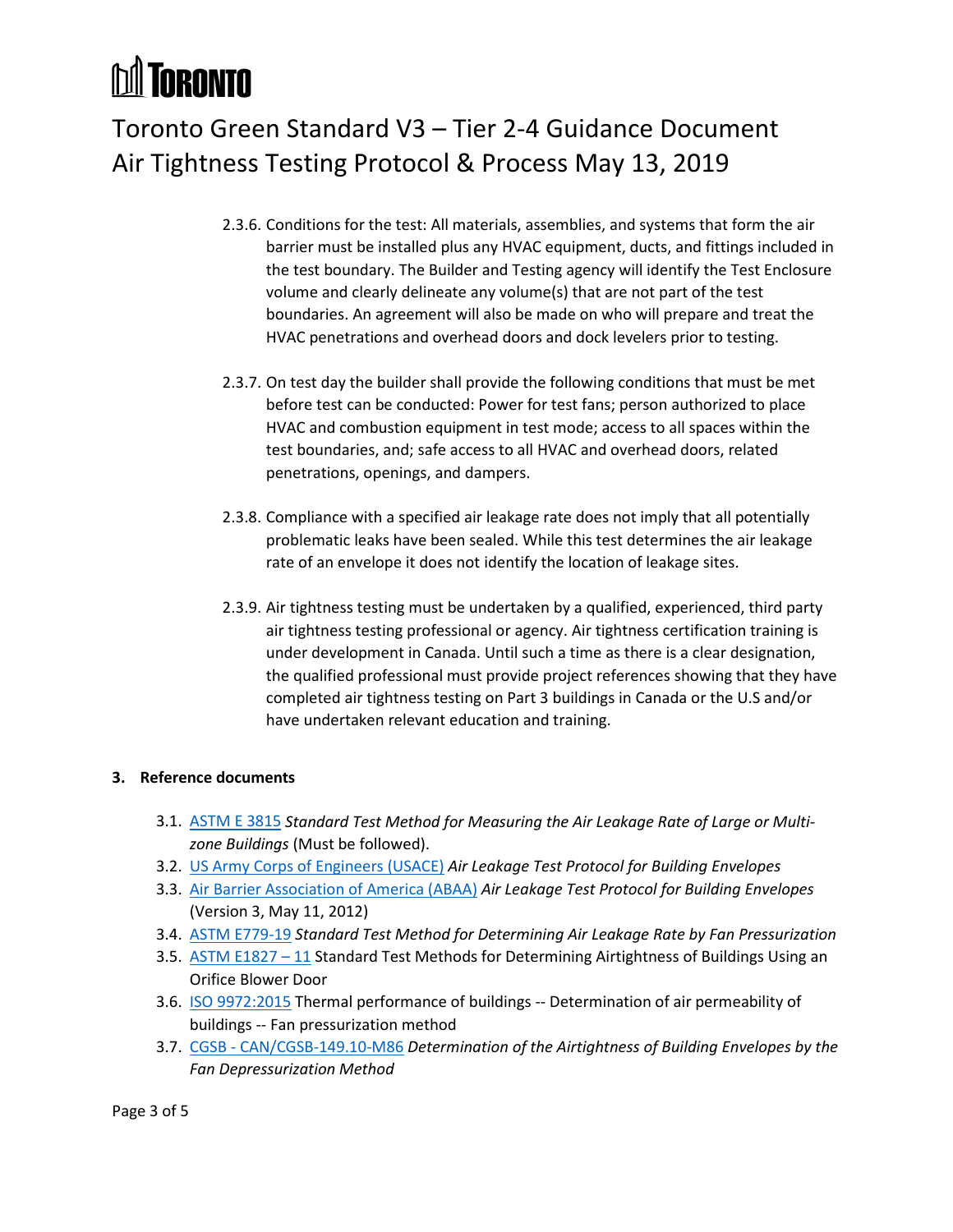## **MI TORONTO**

### Toronto Green Standard V3 – Tier 2-4 Guidance Document Air Tightness Testing Protocol & Process May 13, 2019

3.8. [ATTMA 2015](https://www.bcta.group/shop/attma-technical-standard-l22010-tsl2/) TECHNICAL STANDARD L2. MEASURING AIR PERMEABILITY IN THE ENVELOPES OF BUILDINGS (Non-Dwellings)

#### **4. TGS Tier 2 Submittal Requirements for Third Party Verification**

- 4.1. Construction Documents (CD) Stage Submittal
	- 4.1.1. Submit signed confirmation of contract with air tightness testing firm name, team members, and credentials.
	- 4.1.2. Drawings shall include intended line of air tightness (operational envelope).
	- 4.1.3. Include a short narrative that describes the project's approach to achieving air tightness, proposed testing procedure (i.e. pressurized, depressurized, both), with related quality assurance / quality control activities which may include partial building air tightness testing and a representative sampling strategy for selecting parts of the building for "guarded" testing methods where whole building testing is not feasible or possible. Refer to Section 5 for additional information.
- 4.2. Project Completion Submittal
	- 4.2.1. Completed air tightness testing report in accordance with reference documents.
	- 4.2.2. If results are below target, report shall include practical steps to identify areas of significant air leakage and improve air tightness for this project report shall also include strategies for improving air tightness on future projects.

#### **5. Guidance**

- 5.1. At the 50-75% CD stage, an *airtightness testing plan* should be submitted by the testing agency engaged on the project. In the submission, the testing agency should include, but is not limited to, the following documentation:
	- 5.1.1. The associated calculations to identify the number of blower door fans required for testing;
	- 5.1.2. The location of the equipment set up on the construction drawings;

#### Page 4 of 5